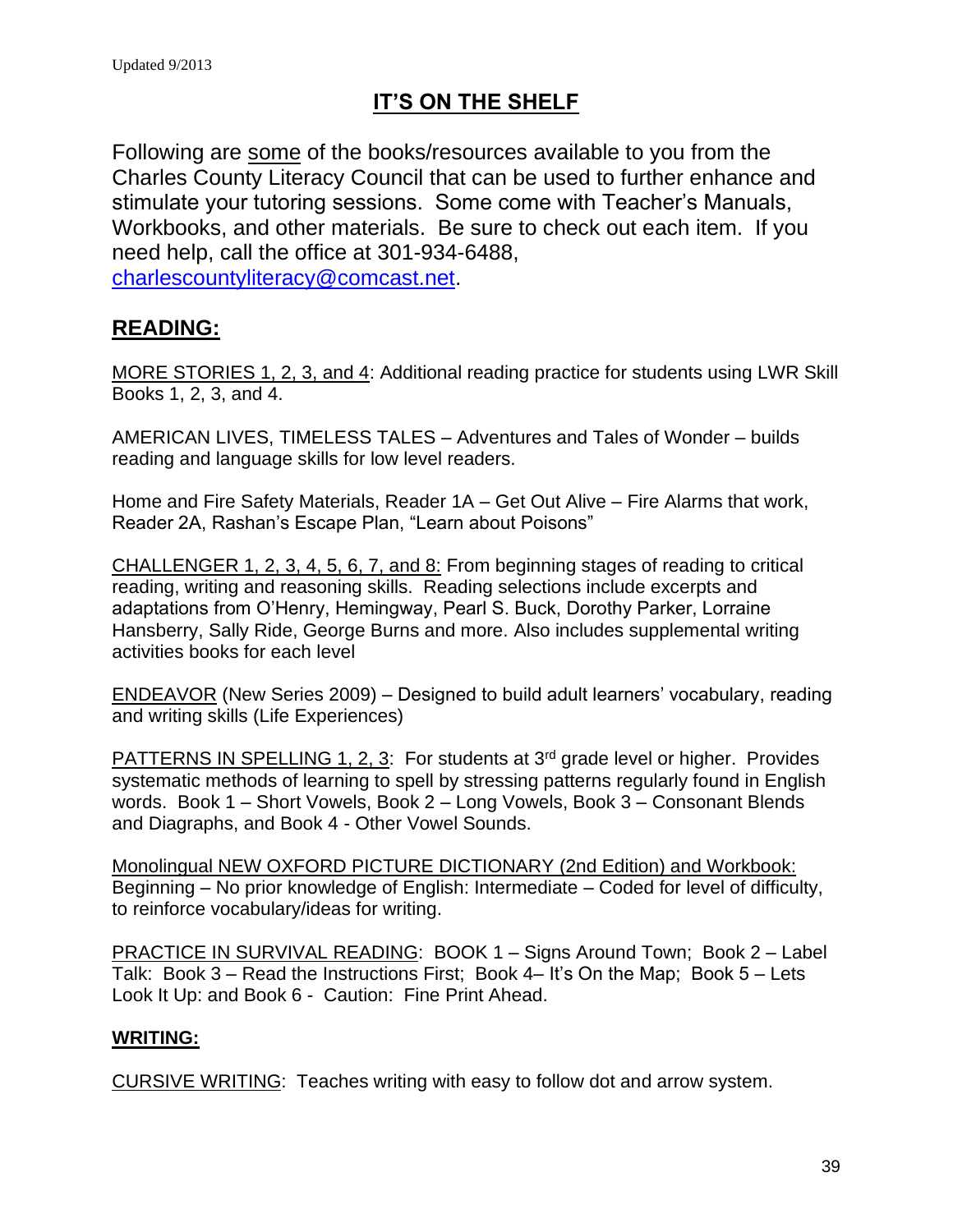WRITING ME: By writing about themselves and things that are important to them, students gain confidence to express themselves. Approaches include Language Experiences, Sentence Combining, Peer Evaluation, and Values Clarification.

WRITING OTHERS. This text presents formats and examples of notes, messages, letters, and other forms of written communication, providing pointers on style and content for each. Exercises give students a chance to practice skill developed.

WRITING IT DOWN: Focuses on everyday encounters including Application Forms, Grocery and Other Lists, Absence Notes and Permission Slips, Invitations, Personal Letters and Free Writing.

WRITE ALL ABOUT IT: Geared to students who read at grade five or above and are interested in improving their writing skills. Parts  $1 - 3$  cover writing in sentences, using commas, choosing the right verb form; Part 4 stresses writing concisely, avoiding unclear references, distinguishing fact from opinion and ordering ideas logically.

EASING INTO ESSAYS: Students learn to follow a five-step process that begins with brainstorming and ends with a final version of an essay. Prepares for GED Test Essay.

THE WRITE STUFF- WRITING FOR A PURPOSE – shaping sentences, etc.

BASIC COMPOSITION: Students learn to write and edit a basic composition.

**MATH:** Supplemental materials to Breakthrough to Math Books – MATH SENSE –Whole Numbers and Money w/ Teacher's Manual MATH SENSE - Measurement & Data Analysis w/ Teacher's Manual MATH SENSE - Decimals, Fractions, Ratios and Percents w/ Teacher's Manual

#### **SURVIVAL SKILLS:**

FILLING OUT FORMS: Includes pointers on answering questions on application forms.

YOU ARE HERE: Provides illustrations and easy to follow instructions for reading maps, plans, and diagrams including floor plans, city and road maps, shopping mall, area code and weather maps, Reading Level 4.

THE COMPLETE CONTROL YOUR MONEY Including workbooks on check writing and keeping a ledger

SPEAKING OF SURVIVAL: Focuses on improving listening, speaking, reading, and writing skills.

PRACTICE IN SURVIVAL READING: BOOK 1 – Signs Around Town; Book 2 – Label Talk: Book 3 – Read the Instructions First; Book 4– It's On the Map; Book 5 – Lets Look It Up: and Book 6 - Caution: Fine Print Ahead.